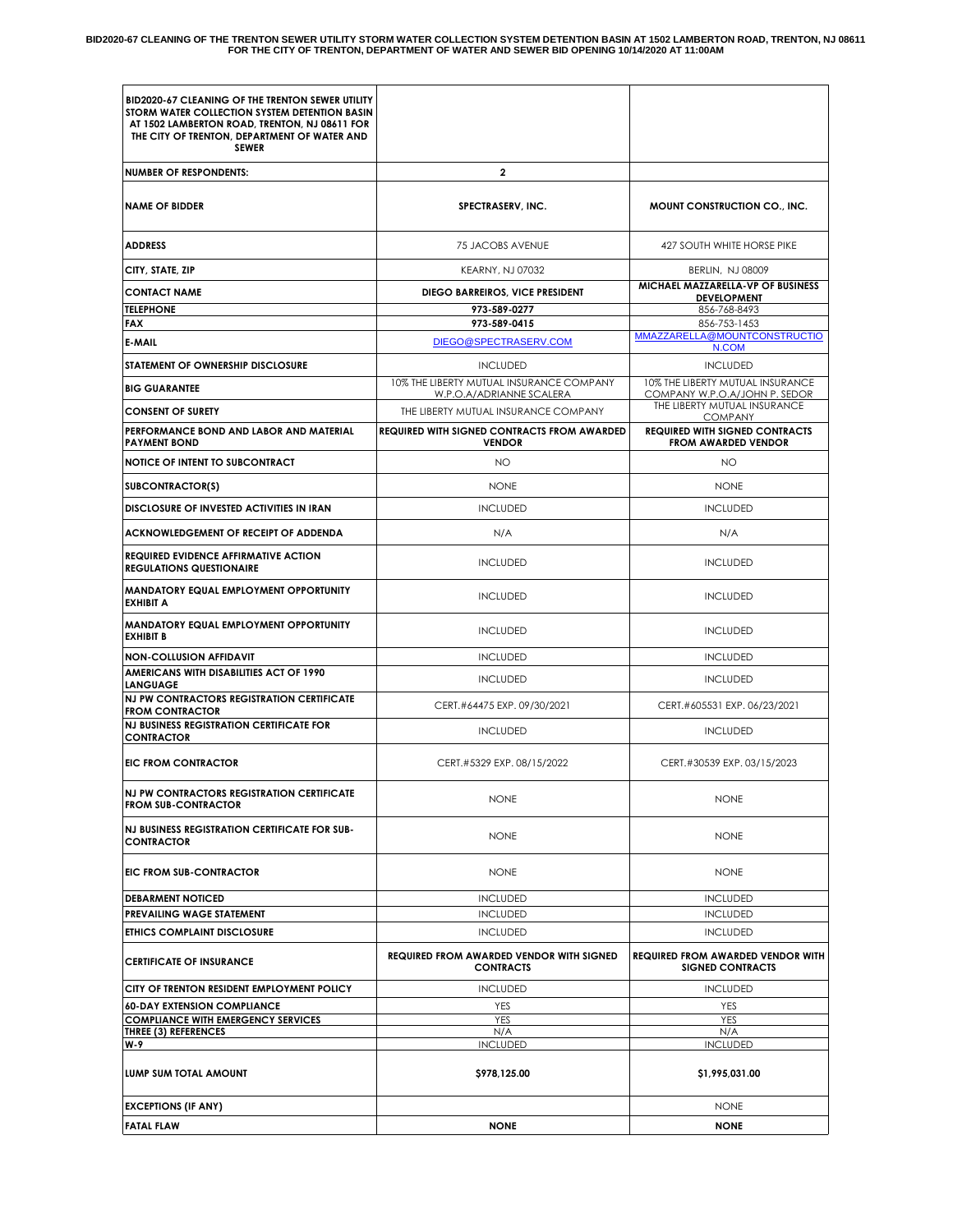## **BID PROPOSAL FORM VENDOR MUST COMPLETE**

THE UNDERSIGNED PROPOSES CLEANING OF THE TRENTON SEWER UTILITY STORM WATER COLLECTION SYSTEM DETENTION BASIN AT THE TRENTON SEWER UTILITY, 1502 LAMBERTON ROAD, TRENTON, NEW JERSEY 08611. THE CONTRACT TERM IS SIXTY (60) DAYS FROM "NOTICE **TO PROCEED"** 

CLEANING OF THE TRENTON SEWER UTILITY STORM WATER COLLECTION SYSTEM **DETENTION BASIN** 

| LUMP SUM TOTAL AMOUNT. |                                                                                                                                 | \$978,125.00                                                                                                         |  |
|------------------------|---------------------------------------------------------------------------------------------------------------------------------|----------------------------------------------------------------------------------------------------------------------|--|
|                        |                                                                                                                                 |                                                                                                                      |  |
|                        | (ORIGINAL SIGNATURE BY AUTHORIZED REPRESENTATIVE)                                                                               |                                                                                                                      |  |
|                        | The undersigned is a Corporation Partnership or Individual under the laws of the State of                                       |                                                                                                                      |  |
|                        | COMPANY Spectraserv Inc.                                                                                                        |                                                                                                                      |  |
|                        | ADDRESS 75 Jacobus Avenue                                                                                                       |                                                                                                                      |  |
| <b>ADDRESS</b>         | Kearny, NJ 07032                                                                                                                |                                                                                                                      |  |
| <b>FED. ID</b>         |                                                                                                                                 |                                                                                                                      |  |
|                        | NAME Diego Barreiros; Vice President                                                                                            |                                                                                                                      |  |
|                        | TELEPHONE <u>273-589-0277</u>                                                                                                   |                                                                                                                      |  |
|                        | FAX 973-589-0415                                                                                                                | the control of the control of the control of the control of the control of the control of                            |  |
|                        | EMAIL_________diego@spectraserv.com                                                                                             | <u> Alexandria de Alexandria de la contrada de la contrada de la contrada de la contrada de la contrada de la co</u> |  |
|                        | DATE 10/12/2020                                                                                                                 | <u> 1989 - Jacob Andrea Angel, amerikan menganjian periodor (m. 1989)</u>                                            |  |
| SIGNATURE              |                                                                                                                                 | <u> 1999 - John Bernstein, mars et al. 1999 - San Francisco II</u>                                                   |  |
|                        | BID2020-67 CLEANING OF THE TRENTON SEWER UTILITY STORM WATER COLLECTION SYSTEM DETENTION BASIN AT 1502 LAMBERTON ROAD, TRENTON, |                                                                                                                      |  |

 $\Delta$